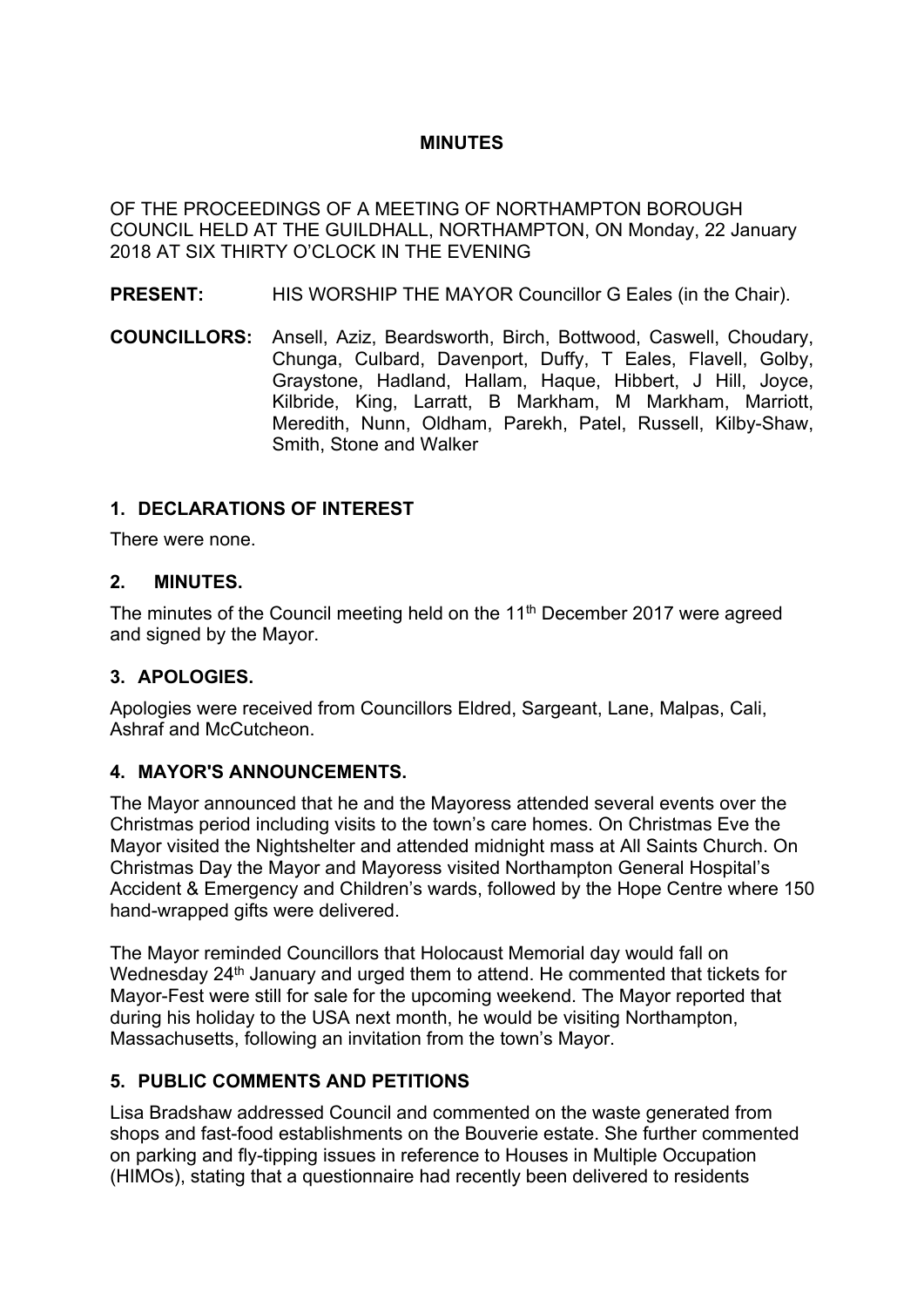following a petition that had been submitted to the Council 2 years previously.

Dagmar King addressed Council and thanked officers and Councillors, particularly Councillor Nunn, for their work in improving the facilities at Victoria Street Coach Station. She stated that in her opinion the station was now in need of a new toilet block and refreshment van.

Tony Mallard addressed Council and gave his opinion that cleanliness levels in the town were low, there were large empty spaces in the town centre and that there was nothing to attract visitors.

## **6. MEMBER AND PUBLIC QUESTION TIME**

The Mayor advised that 6 questions had been received from Councillors and members of the public and that the answers had been tabled in accordance with the **Constitution** 

Questions and answers were given as tabled (including in an updated agenda on the Council's website) unless where stated, supplementary questions were asked as detailed below.

In response to a supplementary question relating to question 1, Councillor King stated that a business plan was still being worked on and that she would be supplying more information in her Cabinet Member report.

In response to a supplementary question relating to question 2, Councillor Nunn advised that the Council were continuing to pursue legal action to recover money prudently and cost-effectively.

## **7. CABINET MEMBER PRESENTATIONS**

Councillor Nunn submitted his report as Leader of the Council and reminded Members that the Deloite Members' briefing would take place on 23<sup>rd</sup> January and urged them to attend. He reported that the review of internal management boards had been completed and rationalised arrangements would begin in February. The Leader noted that a further update regarding the Cambridge Milton Keynes Oxford Corridor would be brought before Council in due course. In other business, The Leader further stated that he opened and attended an event at the Park Inn hotel aimed at supporting small to medium sized businesses. He and officers had also met with the Northamptonshire's Best Surprise campaign group on 9<sup>th</sup> January to successfully increase the number of visitors to the county.

In response to questions asked, the Leader explained that he would continue to brief Members with updates regarding the Cambridge Milton Keynes Oxford Corridor. He advised that the Council would ensure that it signposted available help for small and medium sized businesses. In response to a further question, the Leader commented that whilst he was aware of current problems with rail services, he did not personally think that nationalisation was the right answer to solve them. It was explained that the budget for the existing environmental services contract was set and that the aim for the remainder of the contract was to minimize the cost and maximize the impact of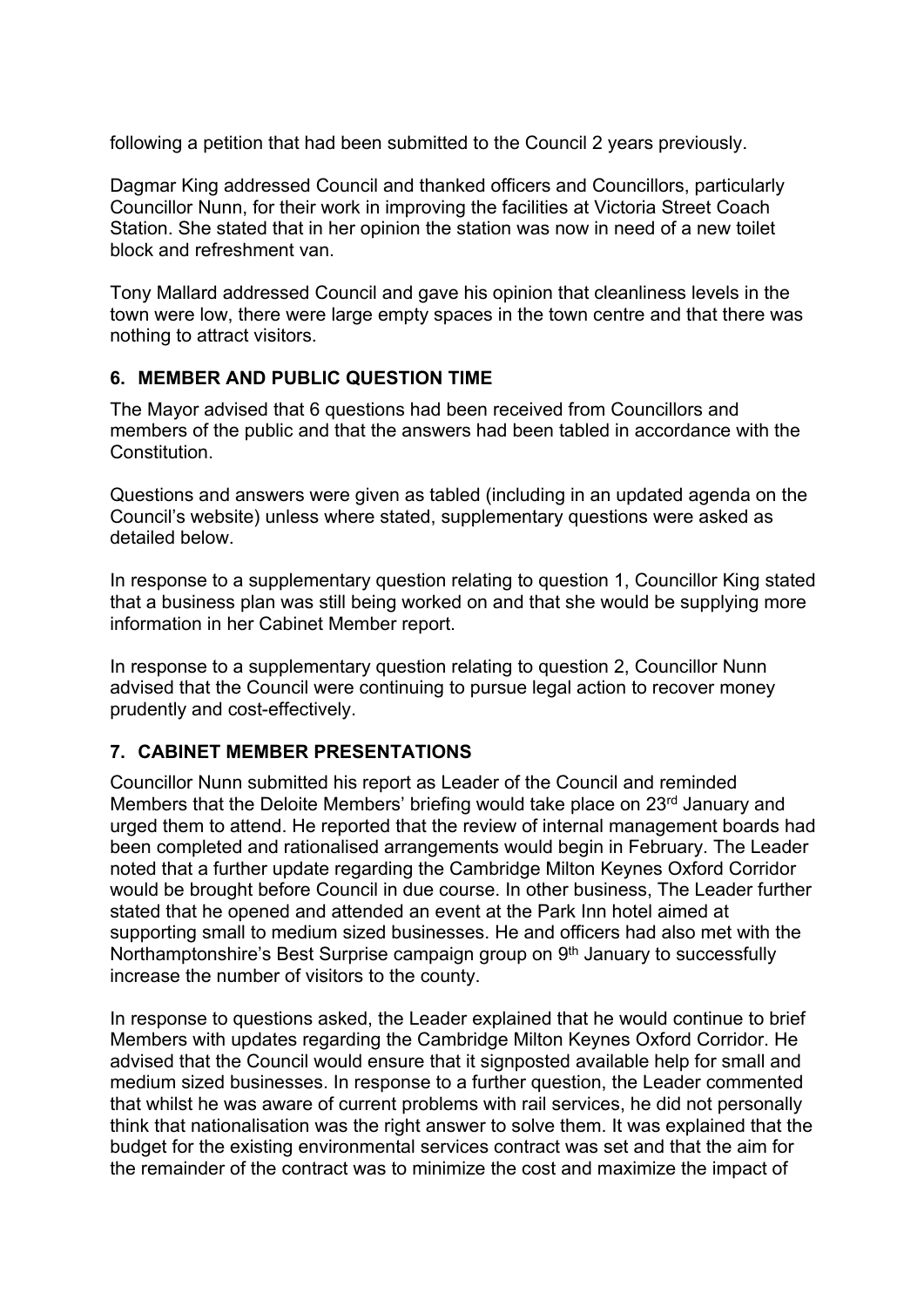works carried out. Councillor Nunn confirmed that during his meeting with directors from St Andrews Hospital, a key area looked at was corporate social responsibility events which were to be fed into HR processes.

Councillor Larratt submitted his Cabinet Member report and elaborated thereon. In response to questions asked, Councillor Larratt confirmed that webcasting was imminent. He explained that he received all requests for Councillor training and would be happy to look into any outstanding requests.

Councillor Hallam submitted his Cabinet Member report and reported that on 17th January Cabinet chose Veolia as the recommended preferred bidder for the new environmental services contract. He advised that there would be a Q&A session on 5<sup>th</sup> February which would be the proper platform to discuss the new contract. In response to questions asked, Councillor Hallam advised that a brand new fleet of vehicles would be used for the new contract. He further explained that a robust procedure had been followed and that it showed privatisation to be preferable over bringing environmental services in-house, noting that whilst the new contract would incur a higher cost, the quality of the service received would be greater. It was anticipated that the new contractors would carry out a "deep clean" of all parts of the borough during their first few months. In response to questions regarding the new environmental enforcement contract, Councillor Hallam confirmed that over 1000 fixed penalty notices were issued during its trial period.

Councillor Hadland submitted his Cabinet Member report and noted "brilliant performance" regarding progress made towards the St James Mill Link Road. He further stated the importance of highlighting other areas of good progress including Delapre Abbey and the Queen Eleanor Cross. In response to questions asked, Councillor Hadland advised that no date had been set for the opening of Delapre Abbey, however, he anticipated that it would be open at some point during 2018.

Councillor Hibbert submitted his Cabinet Member report and reported that on 18th January Cabinet approved a Business Case to use monies from civil penalties to fund the expansion of the Housing Enforcement Team, noting that 7 posts were being advertised. He reported that since its inception, the Nightshelter had accommodated more than 150 men with 88 moved on to more settled accommodation. Councillor Hibbert thanked the 94 volunteers for donating more than 7,000 hours of their time to support the work of the Nightshelter. It was noted that whilst homelessness was still a challenge within the borough, steps to alleviate the issue were being taken. It was further noted that Northampton Partnership Homes (NPH) were making progress in building new homes; those on Lower Bath Street and Althorpe Street were due for completion in February. In response to questions asked, Councillor Hibbert explained that there were no plans to close the Nightshelter, although a further planning application may be required.

Councillor King submitted her Cabinet Member report and noted a total spend of £287,238.13 on community projects since April 2015. She further noted work done by various Forums and events that had taken place around the Christmas period.

At this juncture the Mayor advised that the allocated time for Cabinet Member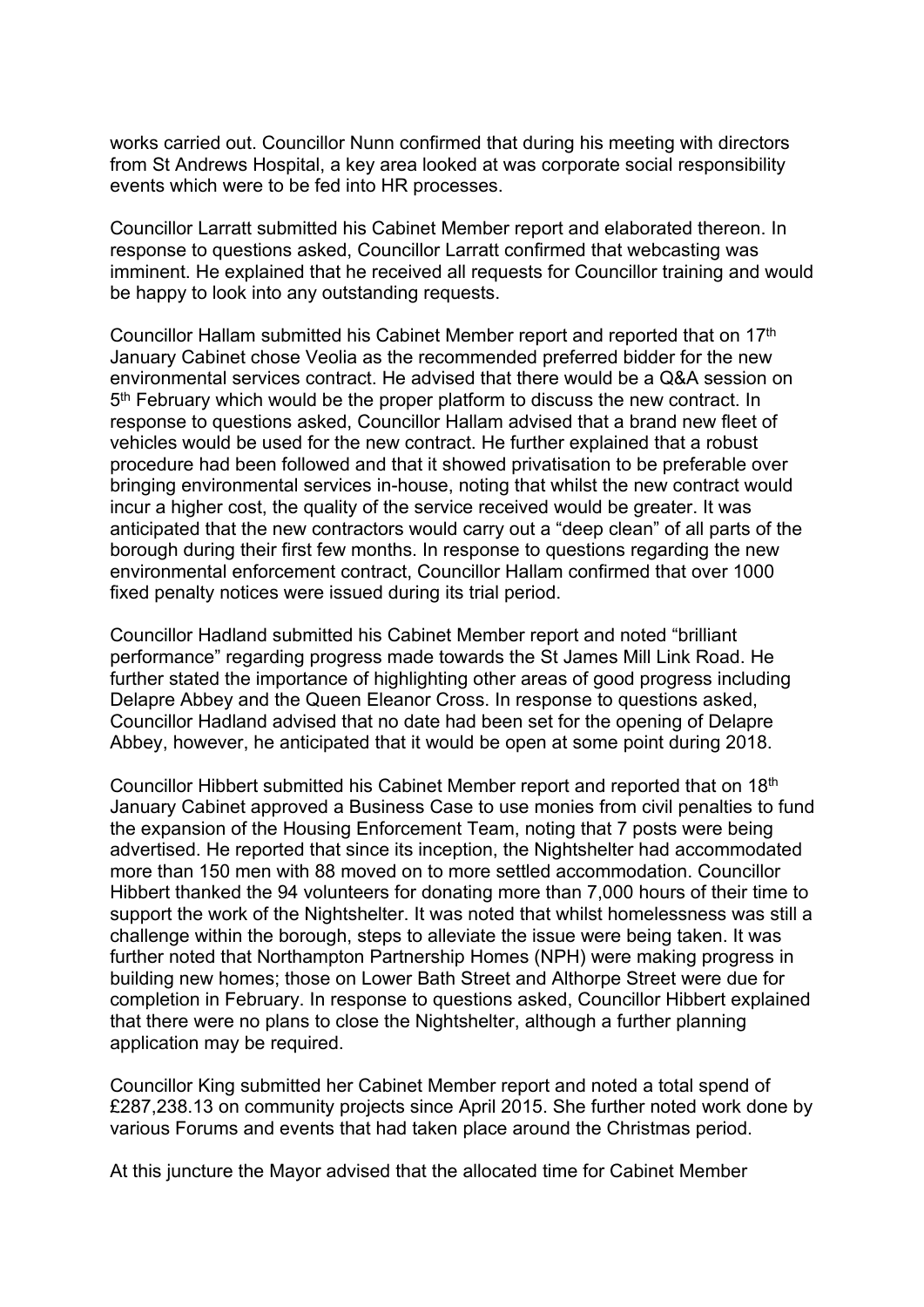presentations had been reached.

## **8. OPPOSITION GROUP BUSINESS**

Councillor Stone stated that there were many outstanding issues that had not been sufficiently dealt with by the administration and urged them to address the cases she believed to be a priority. She reported that there were unrelenting caseloads, increased fly-tipping, a rise in domestic violence along with greater instances of human trafficking in the Town. She reported that the retail industry was currently in decline and that this was evidenced by the number of empty shops in the Town Centre. She commented that the increased number of people, including families, using food banks was upsetting as were recent reports about the number of young people affected by and living in child poverty. Councillor Stone reported that she supported some of the work that had been completed by the administration which included the Errol Flynn second cinema screen, the Night shelter, events held in the Guildhall and the work carried out with St Crispin's Community Centre along with the ongoing work of Northampton Partnership Homes and SEMPLEP. She encouraged the administration to prioritise vacancies, specifically in the regeneration department and requested that the Eastern District be prioritised for regeneration and insisted that there was a need for an anti-poverty strategy to be adopted by the Council.

The Leader responded by noting the many positive outcomes of numerous projects, which included the clean-up of the Town Centre, which he commented would be further improved once the new contract was fully in place. He noted that the old contract had been quite restrictive but noted that even with the restrictions, they Council had won gold in the 'Bloom' competition. The Leader further reported that issues with regeneration were being dealt with more robustly than ever before and explained that there were many areas of the Town that were being regenerated and cleaned up in the background that she may not be aware of.

Councillor Stone responded by nothing that there were increased numbers of residents who were becoming more disadvantaged and poorer who had made no choice but were victims of their circumstances and urged the Council to consider the needs of those most disadvantaged. She noted the importance of the Council staff and explained that people and places were importance and there should be a collective drive to improve and drive the Town forward.

# **9. COUNCIL TAX BASE**

Councillor Nunn proposed a report which sought Council's approval of the tax base 2018/19 and associated parish tax bases contained within the report.

Councillor Larratt seconded the report.

Councillor Stone stated that the Labour Group would be supporting the recommendations but wanted consideration given to those who needed support due to other financial increases.

## **RESOLVED:**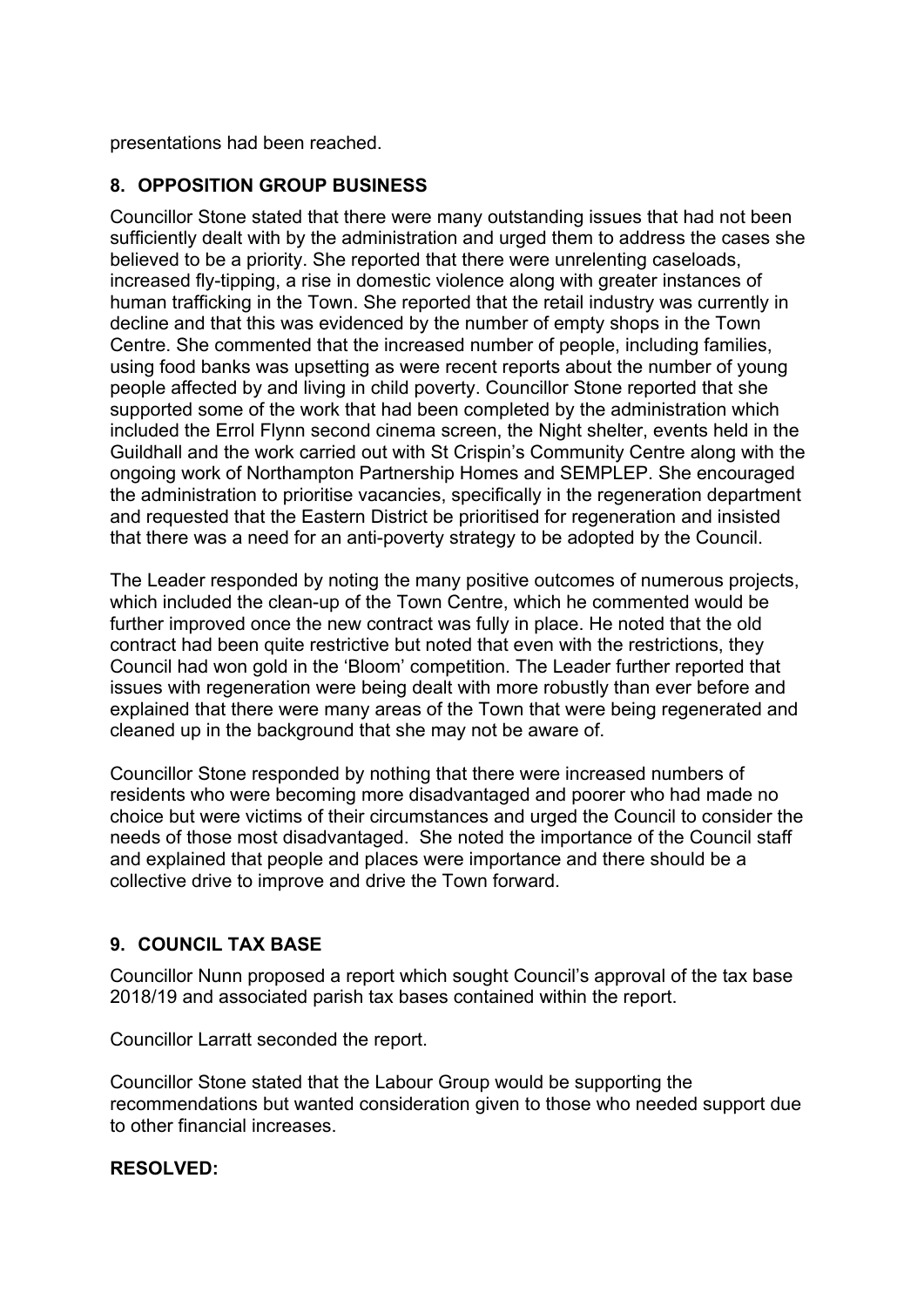As per the requirements under the Local Authorities (Standing Orders) (England) (Amendment) Regulations 2014 a recorded vote was held.

There voted for the recommendations:

Councillors Ansell, Aziz, Beardsworth, Birch, Bottwood, Caswell, Choudary, , Culbard, Davenport, Duffy, T Eales, Flavell, Golby, Graystone, Hallam, Haque, Hibbert, Joyce, Kilbride, Kilby-Shaw, King, Larratt, B Markham, M Markham,, Marriott, Meredith, Nunn, Oldham, Parekh, Patel, Russell, Smith, Stone and Walker.

There abstained the Mayor.

#### **10.INITIAL PROPOSALS FOR UPDATE OF THE CONSTITUTION**

Councillor Larratt proposed a report which sought members' approval to update parts of the Constitution as appended to the report. He explained that the changes were not substantial and further reports making more detailed updates would be submitted to Council once approved by the Constitution Working Party.

Councillor Oldham seconded the recommendations.

Members discussed the report.

#### **RESOLVED**:

That the updated parts of the Constitution appended to the report be agreed.

That further substantial changes to the Constitution be considered by the Constitution Working party prior to it being approved by full Council;

#### **11.APPOINTMENT OF INTERIM CHIEF FINANCE OFFICER**

Councillor Nunn proposed a report which sought Council's approval to appoint a Chief Finance Officer until the  $1<sup>st</sup>$  June 2018 (or later) if otherwise agreed until a permanent appointment is made.

Councillor Larratt seconded the recommendations.

Council thanked the current Chief Finance Officer for his work and wished him well in his new role.

#### **RESOLVED:**

- 1. That Stuart McGregor be appointed as Chief Finance Officer (Section 151) with effect from 18<sup>th</sup> February (being the last day of employment of the current Chief Finance Officer), until 1st June 2018 or later if otherwise agreed as being needed until a permanent appointment is made.
- 2. That the role of Chief Finance Officer (Section 151) reverts back to the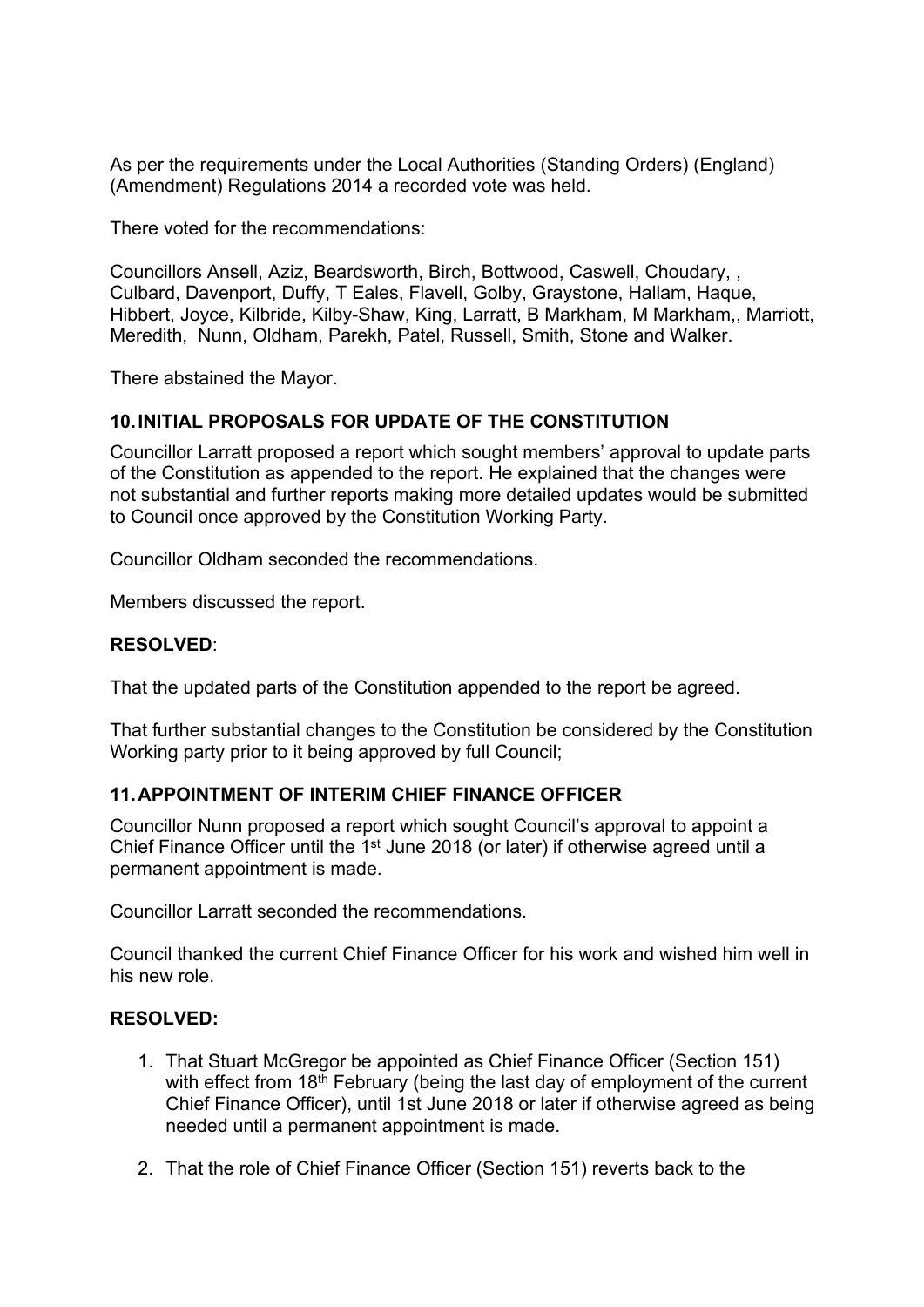Council's employment on a full-time basis post 1<sup>st</sup> June 2018, or as soon after as reasonably practicable, and that recruitment to that permanent position be undertaken.

## **12.UPDATE ON MOTIONS CARRIED AT COUNCIL MEETINGS**

Councillor Nunn elaborated on a report that updated Members of the Council on the status of motions following approval at full Council.

Councillor Larratt seconded the report.

Councillor Beardsworth asked that updates on petitions submitted by members of the public also be reported back to Council to ensure that Councillors and members of the public be made aware of the outcome of those petitions.

Councillor Marriott asked that a quarterly report be submitted to Council and Councillor Stone gave her thanks to the administration.

#### **RESOLVED:**

That the report be noted.

#### **13.NOTICES OF MOTION**

In accordance with the Constitution, Councillor Ashraf given Councillor Russell authorisation to propose the motion and Councillor Smith to second it.

Councillor Russell as the proposer of the motion accepted an amendment to the motion submitted by the Conservative Group.

Upon a vote, Council accepted the alteration

i) Councillor Russell proposed and Councillor Smith seconded:

"This council recognises the important role played by our Private Sector Housing Service which provides the following,

- Licences houses in multiple occupation (HiMOs)
- Enforces legislation tackling rogue landlords
- Investigates suspected incidences of abuse whether from Landlords or tenants

This Council notes that our town's private rented sector is sometimes used to support criminal activity, including money laundering, sexual exploitation, human trafficking and modern slavery. Additionally, the profits that can be made from HiMOs, have encouraged criminal, rogue and irresponsible landlords to break the law. In order to tackle these issues, our Private Sector Housing Service needs more resources.

This council welcomes the fact that on 17th January 2018, the Administration took to Cabinet, and approved, a report that enables this Council to impose civil penalties of